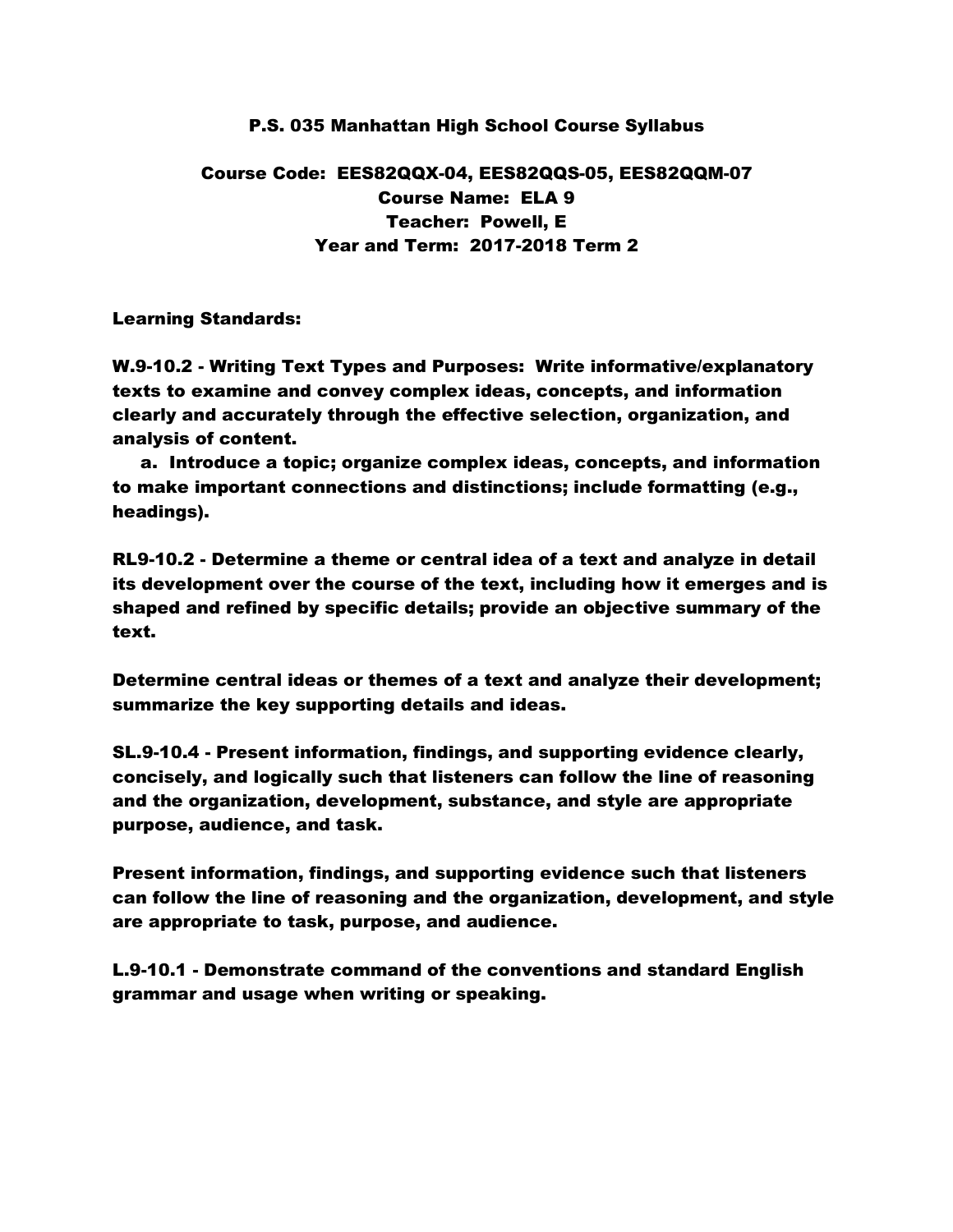#### Course Description:

To build a foundation for college and career readiness, students need to learn to use writing as a way of offering and supporting opinions, demonstrating understanding of the subjects they are studying and conveying real and imagined experiences and events. Since approximately 98% of our student population do no homework, it is necessary to prepare them for reading, writing, thinking and speaking. Since most students have no idea as to what they might like to do when they graduate, no idea as to what they should be working towards, and no vision of being successful.

The plot of students' lives is used to focus on where they have been, what they can do to become successful, and a vision of what success looks like to them. Using a checklist, students get experience writing their plots to practice their writing skills. They type their plots to get typing skills. They learn to proofread and edit their work before submitting it. Students learn to present and listen to presenters to give feedback.

Scholastic Action Magazine for Teens will be used to practice writing 5 paragraph essays on articles.

Flocabulary is used on Fridays to expose students to local and international news. It is also used for visual vocabulary.

#### Calendar

Students work according to their grade level on ELA Common Core.

### Course Materials:

- Your folder/notebook
- A pencil or pen
- Class handouts
- Scholastic Action Magazine
- Your typed homework in a folder